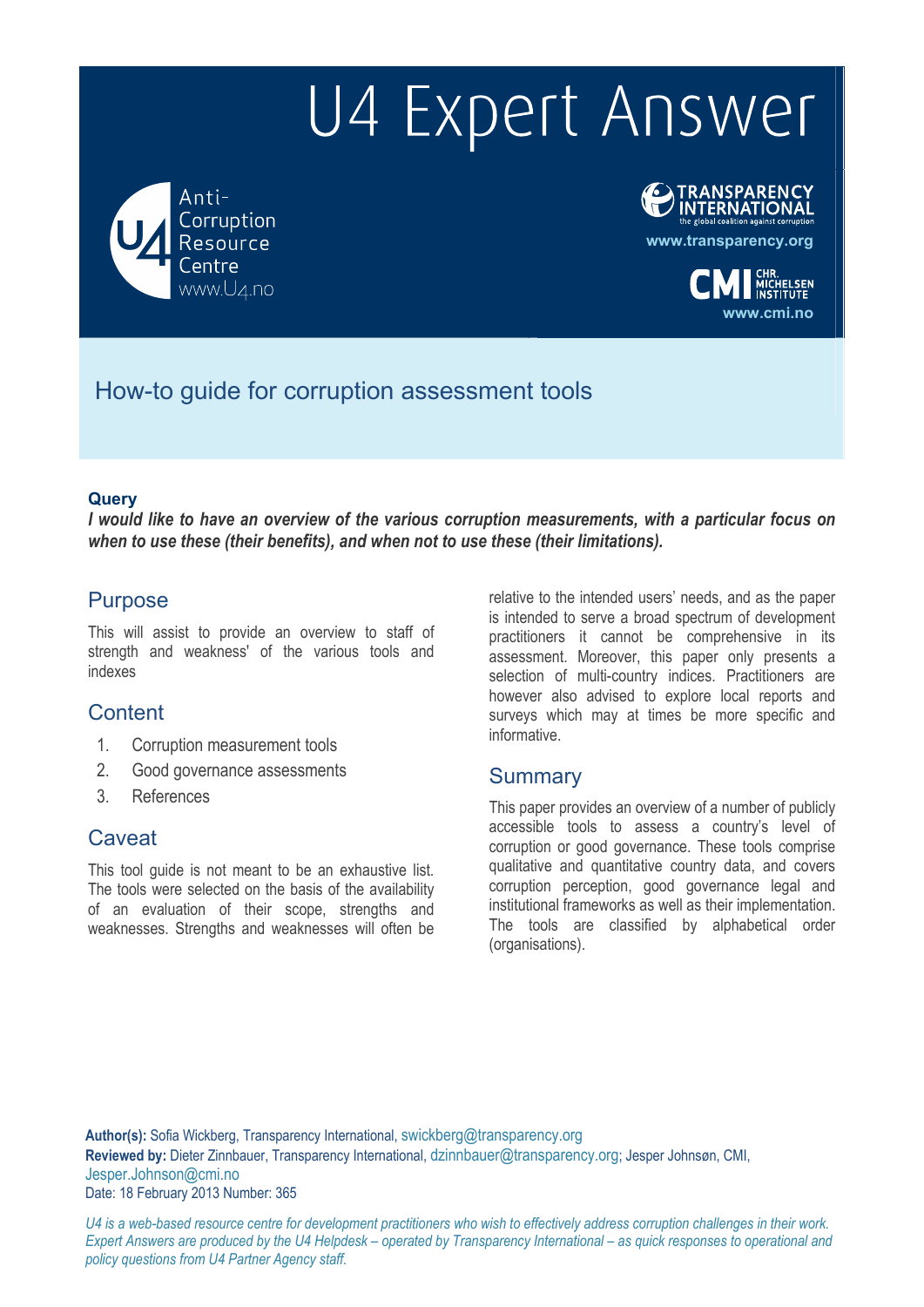# 1 Corruption measurement tools

The tools presented in this paper were selected on the basis of the availability of an evaluation of their scope. There are many more assessment tools to be used to analyse corruption, most of which being captured in the GATEway Corruption Assessment Toolbox (http://gateway.transparency.org/). This database of tools offers a set of topic guides providing practical insight into the strengths and limitations of the different approaches to diagnosing and analysing corruption. Each topic guide covers a particular process, sector or assessment method, and can be accessed here: http://gateway.transparency.org/guides.

# Afrobarometer

http://www.afrobarometer.org/index.php

Frequency: Every 2-3 years

#### *Sources*

The Afrobarometer is built using primary sources; data is collected through face-to-face interviews by trained interviewers in the language of the respondent's choice. Respondents are selected through national probability samples that represent an accurate cross section of the voting age population. Random selection is used at every stage of sampling and the sample is stratified to ensure that all major demographic segments of the population are covered. Sample size varies from a minimum of 1200 in each country to up to 2400 or more.

#### *What does it measure? How to use the results?*

The Afrobarometer measures citizen perceptions of the social, political and economic atmosphere of Africa. Each survey collects data about individual attitudes and behaviour on eight main topics: Democracy, Governance, Livelihoods, Macroeconomics & Markets, Social Capital, Conflict & Crime, Participation and National Identity.

The questionnaire includes a series of questions on the involvement of different public officials and civil servants in corruption. It also contains a series of questions on victimisation, on the number of bribes paid and to which institutions.

# U4 Expert Answer

#### *Strengths*

The results of the Afrobarometer can both be compared geographically and over time thanks to the standard set of questions.

#### *Weaknesses*

The Afrobarometer is a public opinion survey and lacks an assessment of the institutional framework. Moreover, the results cannot be generalized to Sub-Saharan Africa as a whole. Because it is possible to conduct survey research on public opinion only in countries that have undergone a measure of political liberalization, the sample of countries does not include authoritarian regimes or countries embroiled in civil wars.

Note: other regional public opinion surveys are available, such as the Eurobarometer the Latinobarometer and the Asian Barometer.

# Corruption Perceptions Index, Transparency International

http://cpi.transparency.org/cpi2012/

Frequency: yearly

#### *Sources*

The CPI is a composite index, using data sources from independent institutions specialising in governance and business climate analysis. The sources of information used for the CPI are based on data gathered in the past 24 months. For a country to feature in the CPI, it needs at least three CPI data sources.

#### *What does it measure? How to use the results?*

The CPI measures the level of perceived corruption in the public and political sectors in countries, based on surveys and expert assessments of corruption. Since 2012 and the updated methodology, the CPI uses the raw scores given to each country/territory and converts them to fit the CPI scale, from 0 (highly corrupt) to 100 (very clean). Each country/territory is then given a rank reflecting its position relative to the other countries/territories included in the index.

The CPI is limited in scope and should be used to capture perceptions of the extent of corruption in the public sector. This index gives a sense of the level of corruption in the public sector, in comparison to the other countries/territories featured. Starting in 2013, the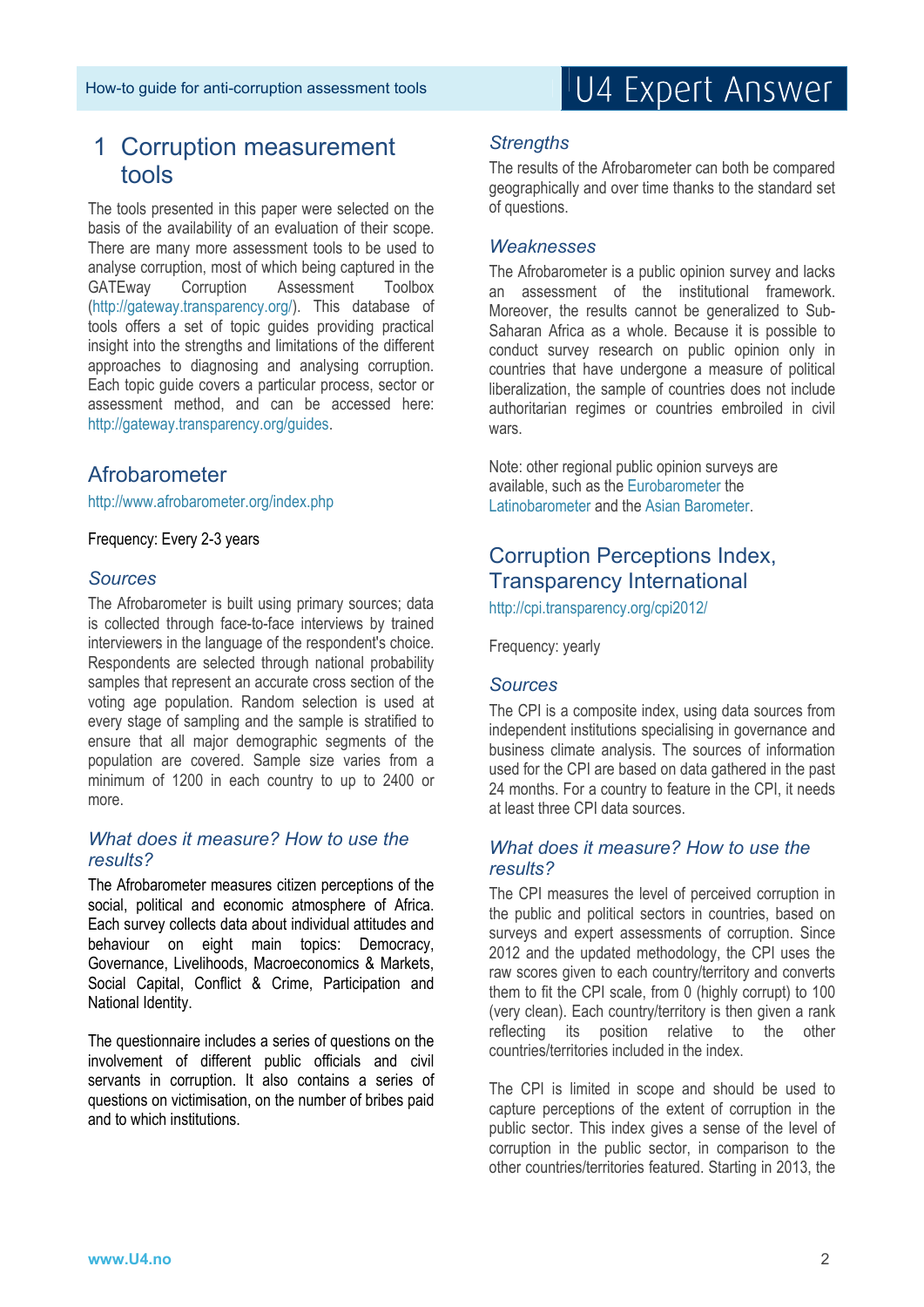country score will be comparable overtime thanks to the updated methodology.

#### *Strengths*

The CPI is a global index including a large number of countries. This index uses a comprehensive set of primary sources. The CPI has had an essential role for advocacy groups around the world.

#### *Weaknesses*

The CPI does not provide any concrete measurement of corruption; neither does it assess institutional frameworks. The CPI does not distinguish between the different types of corruption. The assessment of people's perception of corruption does not necessarily reflect the actual level of corruption in the country. Perceptions are complex measures and slow to change, so the CPI can typically not be used to assess effects of a specific reform.

# Global Corruption Barometer, Transparency International

http://gcb.transparency.org/gcb201011/

Frequency: every other year

#### *Sources*

The GCB is a public opinion survey, based on primary sources. The survey is designed by Transparency International and is carried out by Transparency International's Chapters and specialised service providers commissioned by Transparency International.

#### *What does it measure? How to use the results?*

The GCB is a worldwide public opinion survey on views and experiences of corruption. As a poll of the general public, it provides an indicator of how corruption is viewed and experienced at national level and how efforts to curb corruption around the world are judged on the ground. It also provides a measure of people's experience of corruption in the past year, in general and per institution.

The GCB should be used to get a sense of the level of petty bribery and of how citizens perceive corruption and anti-corruption efforts in their country.

#### *Strengths*

The GCB is the largest cross-country survey to collect the general public's views on, and experiences of,

# U4 Expert Answer

corruption. The 2010/2011 edition covered 100 countries. The GCB measures experience with bribery in different sectors and institutions.

#### *Weaknesses*

The GCB only assesses in its experiential dimension the extent of bribery. The GCB gives a reference of people's experience of corruption in various institutions but does not assess the institutional frameworks. The GCB can be used to assess reform impact if there is a logical link between the intervention and the intended outcomes measured by the GCB, preferably combined with other data sources.

### Bribe Payers Index, Transparency International

http://bpi.transparency.org/bpi2011/

Frequency: periodically, but not in regular intervals

#### *Sources*

The BPI is based on the views of business executives as captured by Transparency International's Bribe Payers Survey. This survey captures the views of more than 3,000 senior business executives in 30 countries around the world on their perceptions of the likelihood of companies, from countries they have business dealings with, to engage in bribery when doing business in their country. These 30 countries were selected as recipients of large inflows of foreign direct investment and imports, and with the additional criteria to achieve a good regional balance in countries surveyed.

The surveyed businesspeople are presented a list of 28 countries. For each instance where the respondent answered that they do have business relationships with companies headquartered in a country, the respondents were then asked: "How often do firms headquartered in (country name) engage in bribery in this country?" A country's score is an average of the scores given by all the respondents who rated that country.

The respondents are also asked how common bribery is in the sectors with which they have business relations. 19 sectors were scored and ranked in 2011.

The questionnaire was developed by Transparency International in consultation with a number of internal and external stakeholders. In 2011, the survey was carried out by Ispos Mori (part of Ipsos Group), through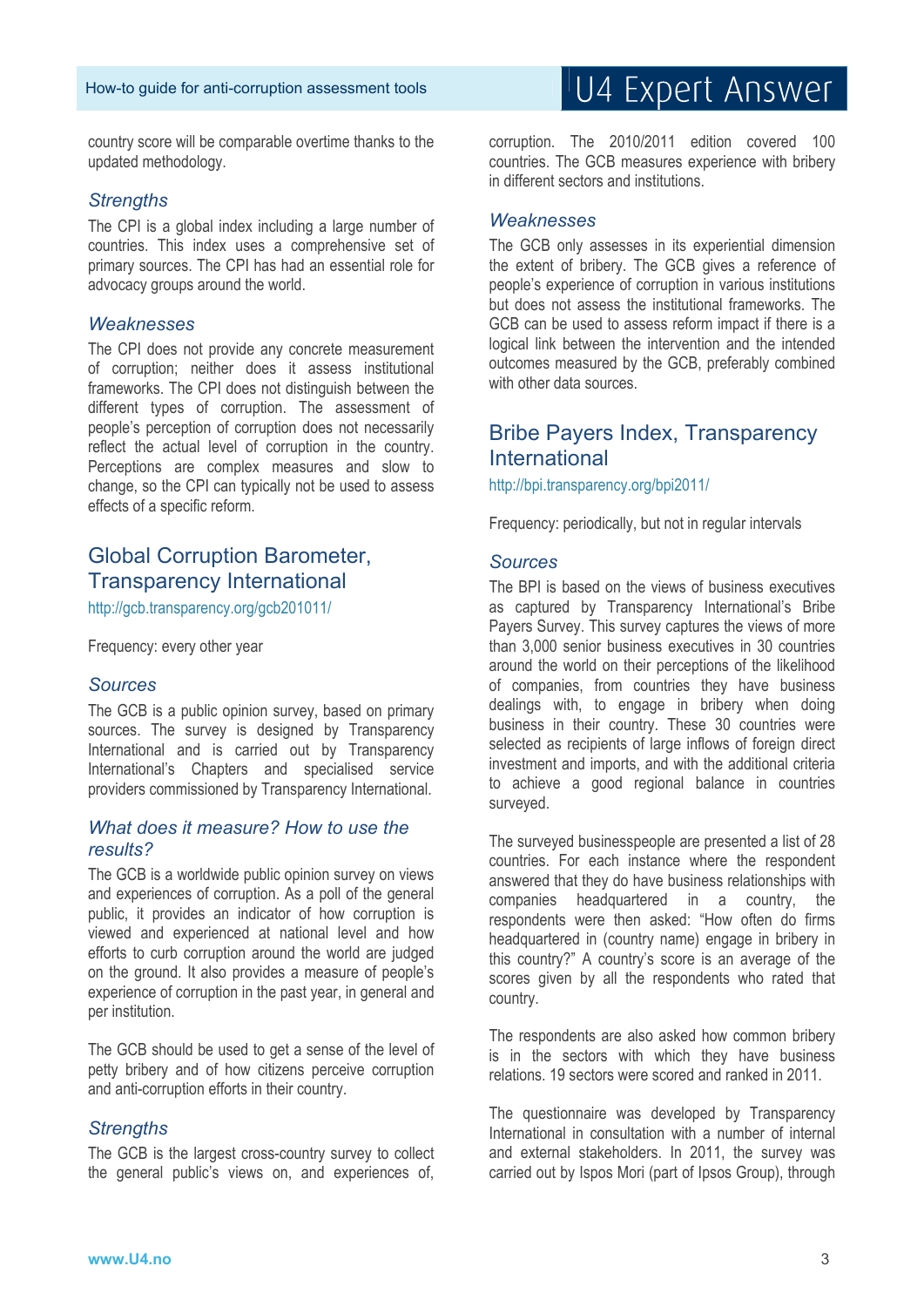its local offices. At least 100 people were surveyed in each of the 30 countries (except China).

#### *What does it measure? How to use the results?*

The Bribe Payers Index is a tool for capturing the supply side of international bribery, specifically focussing on bribes paid by the private sector. It ranks a number of the world's largest economies according to the perceived likelihood of companies from these countries to pay bribes abroad. The BPI is based on a scale from 0 to 10, where 0 means that companies from that country are perceived as always paying bribes when doing business abroad, and 10 means that companies from the country are perceived as never engaging in bribery when doing business abroad.

The BPI also ranks sectors on the likelihood of bribery occurring in dealing with companies from these sectors.

The results of the 2011 BPI can be compared to the ones from the 2008 edition since they are built on the same methodology.

#### *Strengths*

The Bribe Payers Index is a unique tool capturing the supply side of international bribery, specifically focussing on likelihood of paying bribes by the private sector. The Index can therefore highlight whether corruption is a significant obstacle to investments in a given country.

#### *Weaknesses*

The BPI does not assess the institutional problems that lead to the occurrence of bribery. The Index assesses frequency, not volume/causes/consequences of bribery.

#### Enterprise Surveys, World Bank

http://www.enterprisesurveys.org/

Frequency: every three/four years

#### *Sources*

The Enterprise Surveys are built on a methodology developed by the World Bank. The surveys are then conducted by private contractors on behalf of the World Bank. The Enterprise Survey is answered by business owners and top managers, as well as company accountants and human resource managers. Typically 1200-1800 interviews are conducted in larger economies, 360 interviews are conducted in mediumU4 Expert Answer

sized economies and for smaller economies, 150 interviews take place.

#### *What does it measure? How to use the results?*

The Enterprise Survey measure firms' perceptions of country business environments and experience with government processes, including informal payments and corruption. They capture business perceptions on the biggest obstacles to enterprise growth, the relative importance of various constraints to increasing employment and productivity, Surveys are designed to generate comparative measurements in areas such as corruption.

The Enterprise Surveys measure the percentage of firms that expect to engage in bribery to "get thing done" in general terms, and for different services (water, electricity etc.). They also give an estimation of the number of businesses that consider corruption to be a major constraint for doing business in the country. The results are comparable across countries and over time.

#### *Strengths*

The Enterprise Surveys place corruption in the larger context of doing business in a country. They cover a large number of countries (135 as of February 2013). The data is comprehensive, based on a large sample of respondents, and covers both perceptions and experiences of corruption.

#### *Weaknesses*

The instrument used to collect data has undergone modifications and the country coverage has been expanded, requiring close attention to time comparisons of specific questionnaire items.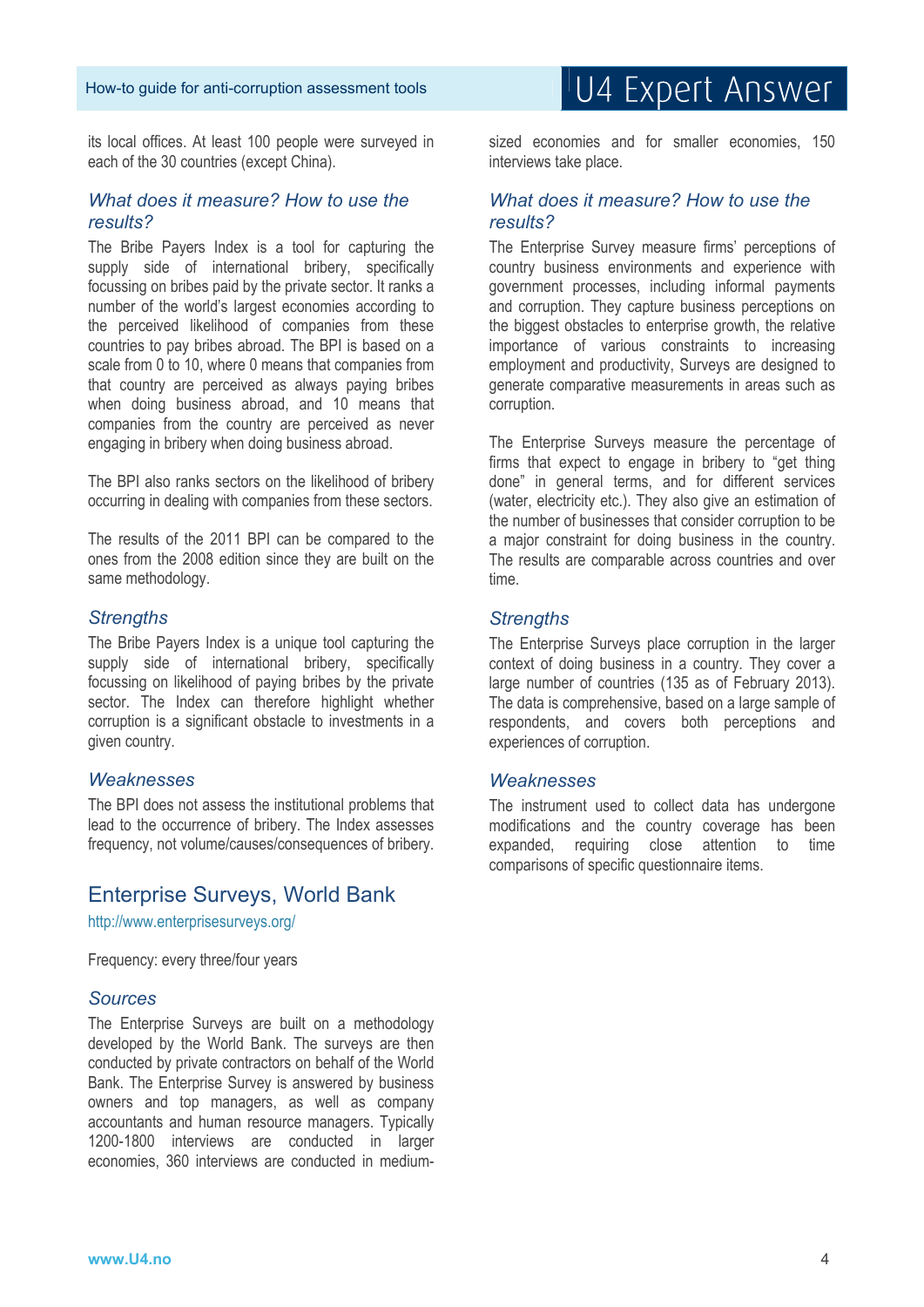# 2 Good governance assessment tools

# Transformation Index, Bertelsmann Foundation

http://www.bti-project.org/home/index.nc

Frequency: every two years

#### *Sources*

Guided by a standardized codebook developed by the Bertelsmann Foundation, country experts for each of the 128 countries assess the extent to which a total of 17 criteria have been met and assign scores. A second country expert then reviews these assessments and scores. In a final step, consistency is then assured by subjecting each of the 49 individual scores to regional and inter-regional calibration processes.

#### *What does it measure? How to use the results?*

The BTI examines and assesses whether and how developing and transformation countries manage social change toward democracy and a market economy. Within this framework, the BTI publishes two rankings, the Status Index and the Management Index. The Status Index assesses the state of political and economic transformation and locates the 128 countries on the path toward democracy under the rule of law and a market economy. The Management Index assesses the quality of governance, which encompasses the acumen with which decision makers steer political processes.

The indicators measure both the design and performance of governance and economic frameworks. Scores take into account both existing legal measures on the books and de facto realities of practical implementation in each country.

#### *Strengths*

Assessments rely on country experts' opinions. The disaggregated data help understand specific weaknesses and loopholes in legal and institutional frameworks. The BTI provides country reports with quantitative and qualitative data.

#### *Weaknesses*

The BTI takes economic institutions into account and does not only reflect the quality of governments.

# U4 Expert Answer

Country coverage has been expanded and, therefore, appropriate time comparisons require closer attention.

### Countries at Crossroads, Freedom **House**

http://www.freedomhouse.org/report-types/countriescrossroads

Frequency: yearly

#### *Sources*

Country reports are authored by prominent scholars and analysts and are reviewed by expert regional advisers. The numerical ratings are generated through consultation with report authors and academic advisers.

#### *What does it measure? How to use the results?*

Countries at Crossroads provide in-depth comparative assessments and quantitative ratings – examining government accountability, civil liberties, rule of law, and anticorruption and transparency efforts in 70 countries worldwide at a critical crossroad in determining their political future. The indicators measure both the design and performance of transparency and accountability frameworks.

A new edition of this study is published each year, with half the set of countries analysed in odd years and the other half in even years.

#### *Strengths*

Countries at Crossroads provides a comprehensive analysis of both the legal/institutional framework and its implementation.

#### *Weaknesses*

The instrument used to collect data as well as country coverage have undergone modifications, requiring close attention to time comparisons of specific questionnaire items.

# Global Integrity Index, Global **Integrity**

http://www.globalintegrity.org/report

Frequency: yearly (note that the methodology will change in 2013)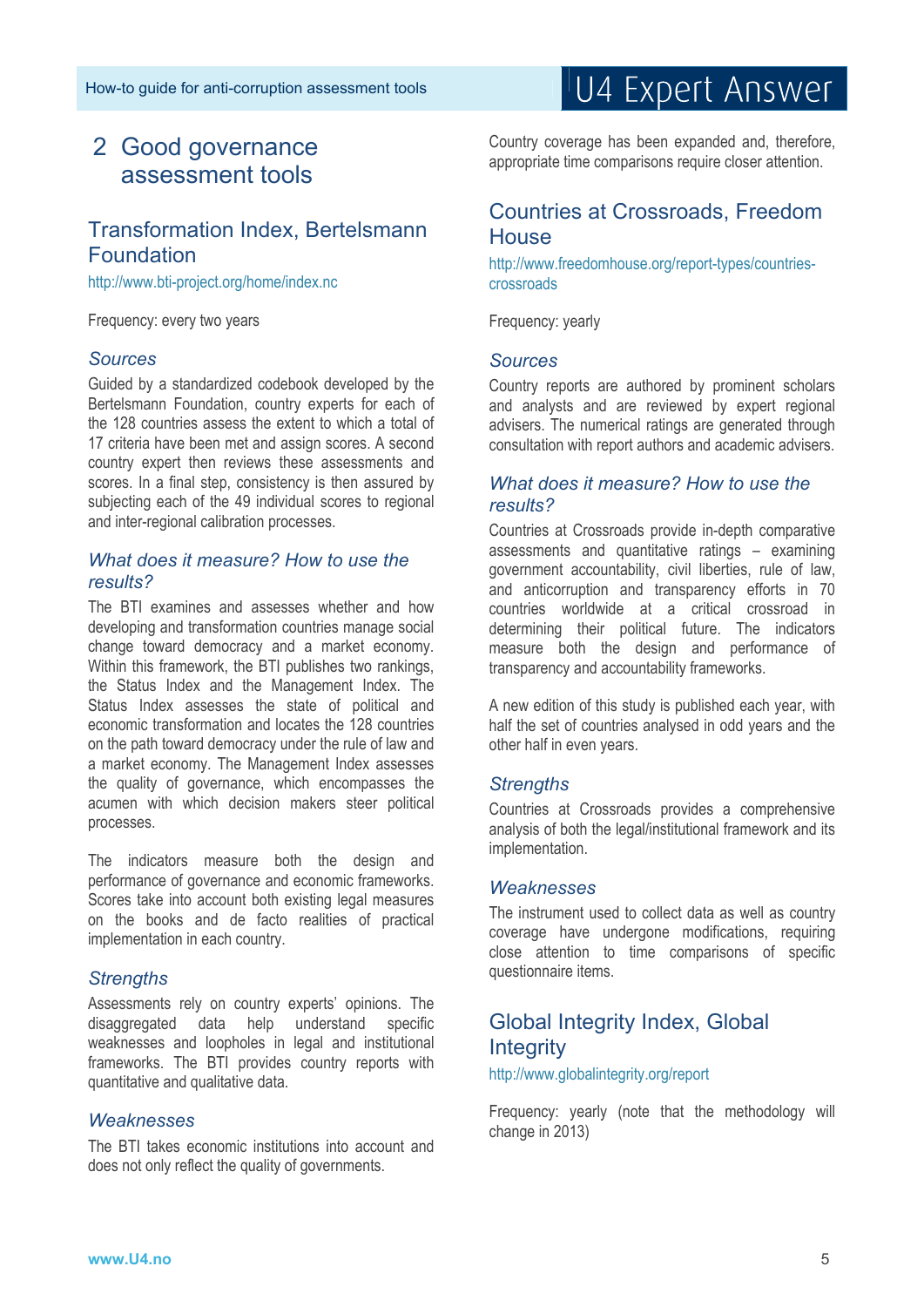#### *Sources*

The Global Integrity Index is a compilation of countryspecific expert assessments backed up by standardized scoring criteria, sourcing requirements, and a blind peer review process. Data are scored by a lead in-country researcher and blindly reviewed by a panel of peer reviewers, a mix of other in-country experts as well as outside experts.

#### *What does it measure? How to use the results?*

The indicators scorecard assesses the existence, effectiveness, and citizen access to key governance and anti-corruption mechanisms. It examines issues such as transparency of the public procurement process, media freedom, asset disclosure requirements, and conflicts of interest regulations. Scorecards take into account both existing legal measures on the books and de facto realities of practical implementation in each country.

The Global Integrity Index does not measure corruption or perception of corruption. It is a tool to understand the anti-corruption and good governance safeguards in place in a country.

#### *Strengths*

The disaggregated data help to understand which institutions or government branches are the strongest and the weakest in preventing corruption. This index is both qualitative and quantitative and involves regional experts as peer reviewers.

#### *Weaknesses*

The coverage is not global and the index focusses only on public institutions. It does not measure corruption.

### Open Budget Index, International Budget Partnership

http://internationalbudget.org/what-we-do/open-budgetsurvey/

Frequency: every two years

#### *Sources*

The results of the Open Budget Index are based on the comprehensive questionnaire completed by a local researcher or group of researchers. Almost all of the researchers responsible for completing the Open Budget Questionnaire belong to either academic institutions or civil society organizations. All responses

# U4 Expert Answer

to the survey questions are supported by evidence, such as citations from budget documents; the country's laws; or interviews with government officials, legislators, or experts on the country's budget process.

The answers are also cross-checked against published budget documents and reports on fiscal transparency issued by international institutions (IMF, World Bank, OECD), and peer reviewed.

#### *What does it measure? How to use the results?*

The Open Budget Survey assesses the public availability of budget information and other budgeting practices that contribute to an accountable and responsive public finance system in countries around the world. The majority of the survey questions assess what occurs in practice, rather than what is required by law. The Survey assesses the contents and timely release of eight key budget documents that all countries should issue at different points in the budget process, according to generally accepted good practice criteria for public financial management. The Open Budget Survey covers additional topics of importance to civil society and proponents of good governance, including the extent to which the public can participate during each phase of the budget process, factors related to legislative strength and the role of the country's independent national audit office (also known as the "supreme audit institution").

A country's Open Budget Index (OBI) score reflects the timeliness and comprehensiveness of publicly available budget information in the eight key budget documents. The OBI assigns each country a score from 0 to 100, where 81-100 means that the country provides extensive budget information, and 0-20 scant or no information.

#### *Strengths*

The OBI is a unique tool to assess the availability and the quality of a country's budget information.

#### *Weaknesses*

Country coverage has been expanded, and as a result, appropriate time comparisons would need to make use of a constant country set, particularly if aggregation of indicators is performed for regional comparisons or indexes (World Bank).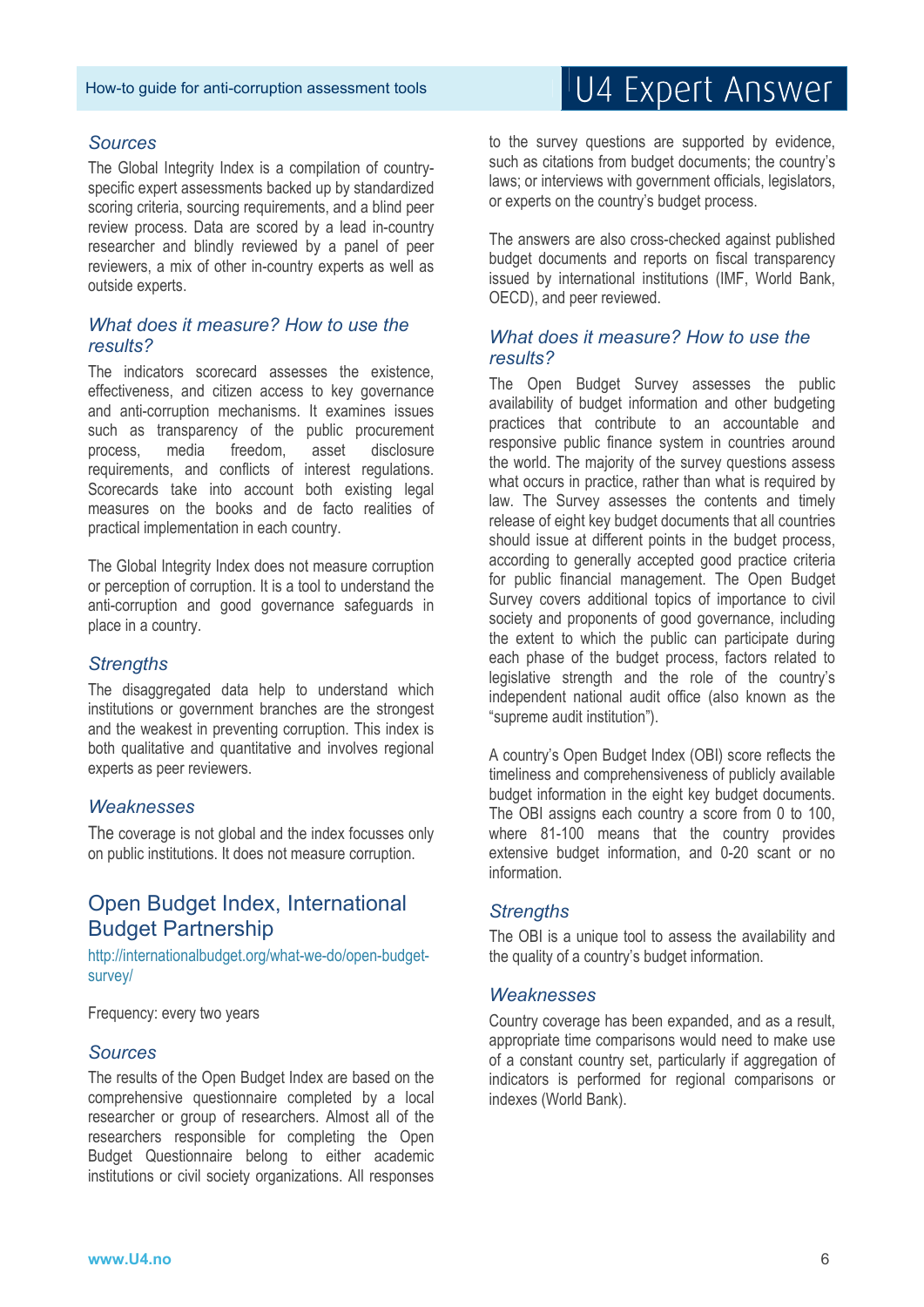# Ibrahim Index of African Governance, Mo Ibrahim Foundation

http://www.moibrahimfoundation.org/interact/

#### Frequency: yearly

#### *Sources*

The Ibrahim Index of African Governance is a composite index built on the basis of data collected by 23 independent data providers, including multilateral development banks, think tanks, business risk rating agencies and UN agencies.

Besides sharing the same understanding of governance as the Mo Ibrahim Foundation, an included indicator should cover at least two thirds of the countries on the continent (35 or more) and should provide at least two years' worth of data between 2000 and 2011. The latest available data should not be more than three years old and new data releases should be regular (at least every three years).

#### *What does it measure? How to use the results?*

The Ibrahim Index of African Governance measures the level of good governance in 52 African countries, based on four categories: Safety & Rule of Law, Participation & Human Rights, Sustainable Economic Opportunity, and Human Development. The index uses a scale from 0 to 100 where 0–100, where 100 is always the best possible score.

Governance is understood from the viewpoint of the citizen and its definition is intentionally broad to capture the most comprehensive image of the state and its responsibilities.

The index's dataset is updated every year and the addition of indicators implies retrospective revision of the scores from previous years. Comparisons between years should therefore be performed entirely on the latest IIAG data set.

Comparisons between sub-categories should only be made on the basis of rank. These comparisons are relative (not absolute) for each country.

#### *Strengths*

The Ibrahim Index of African Governance covers most of the countries of the continent making it a

# U4 Expert Answer

comprehensive tool. It assesses a wide range of components of good governance and provides targeted and specific indicators.

#### *Weaknesses*

Some datasets are out of date and contain gaps. Given the measurement imprecision, the Foundation advises users of the IIAG to avoid the over-interpretation of small score differences.

# Worldwide Governance Indicators, World Bank

http://info.worldbank.org/governance/wgi/sc\_country.as  $\mathsf{D}$ 

#### Frequency: yearly

#### *Sources*

The WGI are composite governance indicators based on 30 underlying data sources (survey institutes, think tanks, non-governmental organizations, international organizations, and private sector firms). These data sources are rescaled and combined to create the six aggregate indicators using a statistical methodology known as an unobserved components model. A key feature of the methodology is that it generates margins of error for each governance estimate. These margins of error need to be taken into account when making comparisons across countries and over time.

#### *What does it measure? How to use the results?*

The Worldwide Governance Indicators (WGI) are a research dataset summarizing the views on the quality of governance provided by a large number of enterprise, citizen and expert survey respondents in industrial and developing countries. There are six indicators measuring respectively: Voice and Accountability; Political Stability and Absence of Violence; Government Effectiveness; Regulatory Quality; Rule of Law; and Control of Corruption. The indicators are reported in two ways: (1) in their score, ranging from -2.5 to 2.5, and (2) in percentile rank terms from 0 to 100, with higher values corresponding to better outcomes.

The WGI measures the quality of governance over the period 1996-2011, and should be used to observe trends over longer periods of time. The changes from year to year are harder to measure.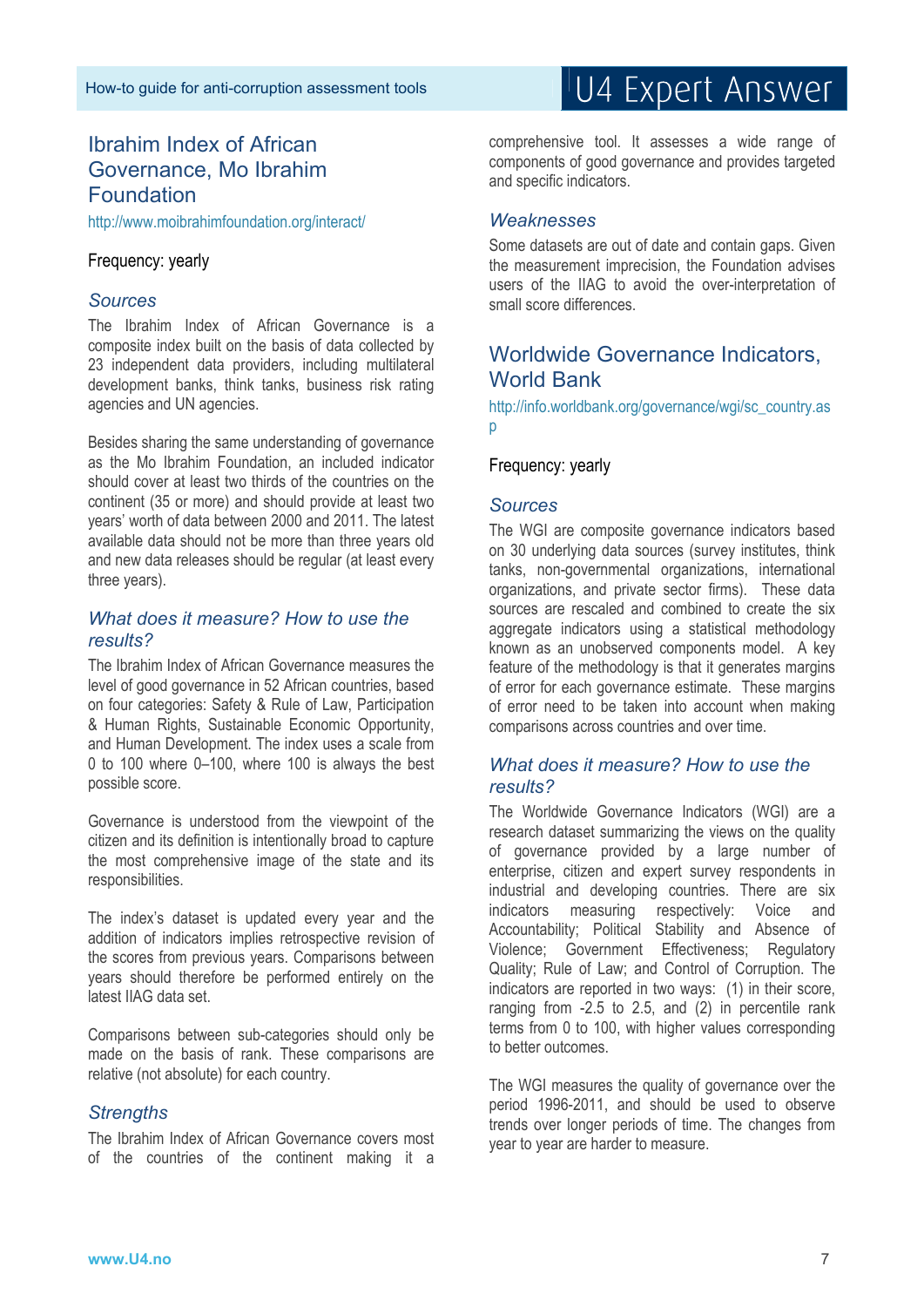The WGI also serve for cross-country comparison, thanks to the standard errors accompanying the scores that reflect the number of sources available for a country and the extent to which these sources agree with each other.

#### *Strengths*

The WGI provide a comprehensive assessment from various data sources, including household/company surveys. They include an assessment of various institutions and provide an idea of trends over the last two decades.

#### *Weaknesses*

A reservation expressed about the WGI is their lack of transparency. The large number of indicators used to produce the WGI makes it harder to understand how a country get a specific score and some of these indicators are not publicly available. The definition of the six primary indicators is unclear. The Control of Corruption indicator is based on perceptions-based data.

### Country policy and institutional assessment (CPIA), World Bank

http://data.worldbank.org/data-catalog/CPIA

Frequency: yearly

#### *Sources*

Data is collected through surveys of World Bank country experts, using quantitative and qualitative country data to guide ratings. The process of preparing the ratings involves two phases: (a) the benchmarking phase, in which a small, representative, sample of countries is rated in an intensive Bank-wide process; and (b) a second phase, in which the remaining countries are rated using the derived benchmark ratings as guideposts.

#### *What does it measure? How to use the results?*

The CPIA is a diagnostic tool that is intended to capture the quality of a country's policies and institutional arrangements. The CPIA measures the extent to which a country's policy and institutional framework supports sustainable growth and poverty reduction, and consequently the effective use of development assistance.

# U4 Expert Answer

The CPIA consists of 16 criteria, among which "Transparency, Accountability, and Corruption in the Public Sector", grouped in four equally weighted clusters: Economic Management, Structural Policies, Policies for Social Inclusion and Equity, and Public Sector Management and Institutions. For each of the 16 criteria, countries are rated on a scale of 1 (low) to 6 (high). The scores depend on the level of performance in a given year assessed against the criteria, rather than on changes in performance compared to the previous year.

#### *Strengths*

The CPIA gives an in-depth account of how well budgets are linked with policies, and a general overview of a country's policy/institutional framework.

#### *Weaknesses*

Due to the sensitive nature of the data, detailed explanations of the rating process are not available to the public. The scores are not comparable over time.

### Public Accountability Mechanisms, World Bank

http://www.agidata.org/pam/

Frequency: every two years

#### *Sources*

The Public Accountability Mechanisms comprise two sets of indicators: Legal Framework and Implementation.

Data sources for legislative indicators consist of laws. decrees, codes of conduct, and court decisions that relate to the mechanism under study. The World Bank works with local technical experts to provide and analyse the data.

Data on implementation efforts is collected through collaboration with country governments, World Bank country offices, and civil society organizations. In most cases, data is collected through interviews with relevant government officials and civil society representatives and through site visits to government offices.

#### *What does it measure? How to use the results?*

The Public Accountability Mechanisms provide qualitative data on legal frameworks and implementation systems and aim to develop actionable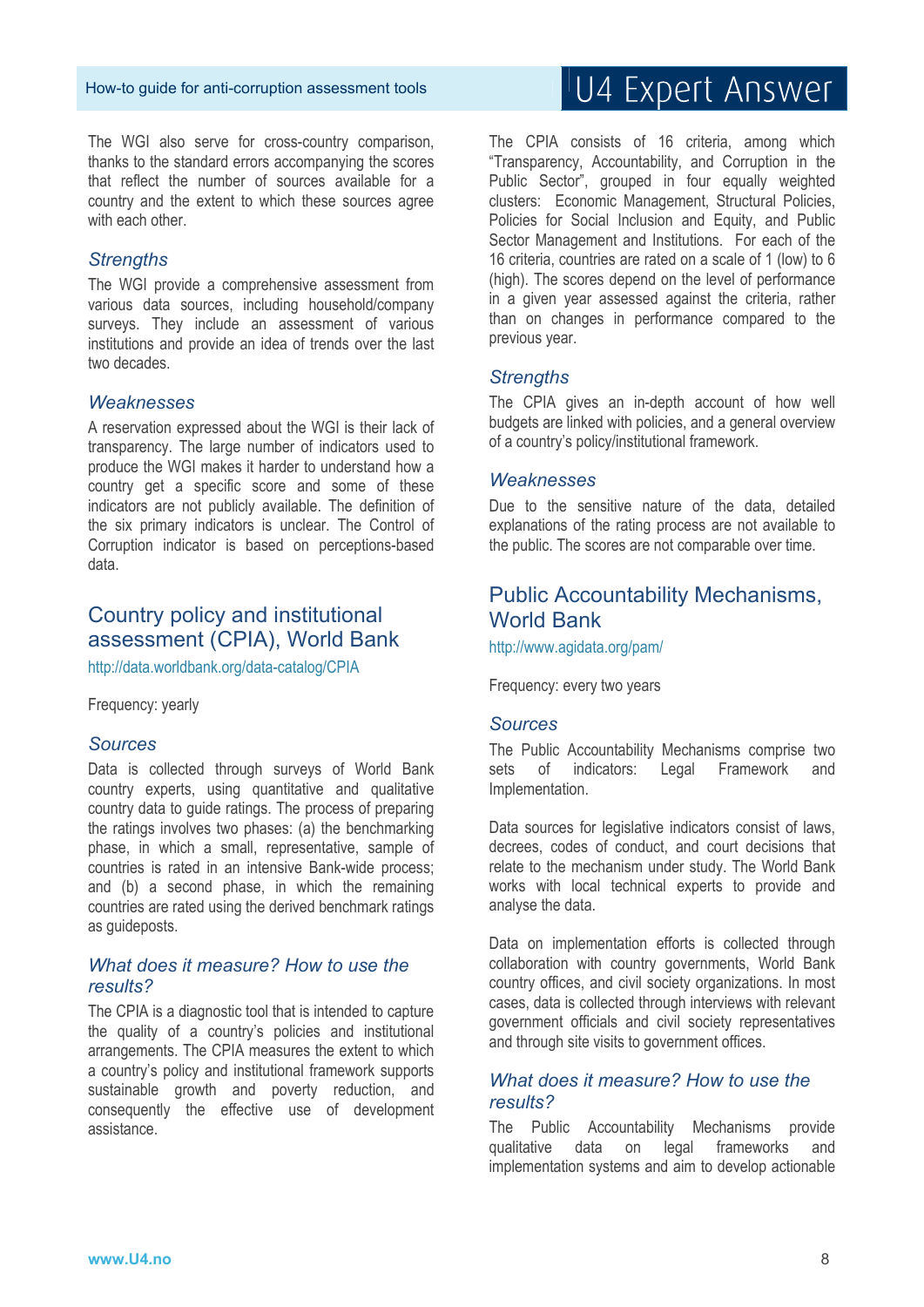governance indicators (AGIs) that provide insight into how governance sub-systems function and which actions may produce better outcomes. The mechanisms under study are asset disclosure, conflict of interest, freedom of information, immunity protections, and ethics training.

Legislative data is framed as both yes/no and a qualitative summary of the provisions. Implementation data contains either quantitative or qualitative data, along with explanatory comments.

#### *Strengths*

The Public Accountability Mechanisms provide a comprehensive overview of a country's legal and institutional safeguards against political and bureaucratic corruption.

#### Weaknesses

Legislative and implementation environments differ by country context; therefore, cross-country comparisons of data must be interpreted carefully. Implementation indicators require government/agency involvement and can be difficult to collect (World Bank).

# Rule of Law Index, World Justice Project

http://worldjusticeproject.org/rule-of-law-index

Frequency: yearly

#### *Sources*

Findings are based on data derived from a poll of the general public and detailed questionnaires presented to local experts. A set of five questionnaires are developed based on the Index's conceptual framework. More than 300 potential local experts per country respond to the questionnaires, and engage the services of leading local polling companies. In 2012 the Index team collected and mapped the data onto the 48 subfactors which are aggregated into 9 factors of rule of law.

#### *What does it measure? How to use the results?*

The Rule of Law Index looks at a nation's adherence to the rule of law from the bottom up, from the perspective of ordinary people who are directly affected by the degree of rule of law in their societies. It offers a detailed and comprehensive picture, looking at nine

# U4 Expert Answer

dimensions of the rule of law: limited government powers; absence of corruption; order and security; fundamental rights; open government; regulatory enforcement; access to civil justice; effective criminal justice; and informal justice.

0 represents the lowest score and it reflects a country's weak performance in practice rule of law. 1 represents the highest score possible.

#### *Strengths*

The multiple dimensions of the rule of law examined in this index give a comprehensive overview of the practice of the rule of law in surveyed countries.

#### *Weaknesses*

The index does not reflect the actual legal framework but only how components of the rule of law are practiced based on the views of public opinion and experts.

# 3 REFERENCES

Bertelsmann Foundation, *Transformation Index*, http://www.bti-project.de/home/

Freedom House, *Countries at Crossroads*, http://www.freedomhouse.org/report-types/countriescrossroads

Global Integrity, *Global Integrity Report*, http://www.globalintegrity.org/report

International Budget partnership, *Open Budget Index*, http://internationalbudget.org/what-we-do/open-budgetsurvey/

Mo Ibrahim Foundation, *Ibrahim Index of African Governance (IIAG),* http://www.moibrahimfoundation.org/interact/

OECD, *Uses and Abuses of Governance Indicators* (2006), http://www.worldbank.org/ieg/governance/oman\_arndt\_paper .pdf

Transparency International, *Corruption perceptions Index*, http://cpi.transparency.org/cpi2012/

Transparency International, *Bribe Payers Index*, http://bpi.transparency.org/bpi2011/

Transparency International, *Global Corruption Barometer*, http://gcb.transparency.org/gcb201011/

UNDP, *A Users' Guide to measuring corruption* (2008), http://www.agoraparl.org/sites/default/files/undp\_users\_guide\_to\_measuring corruption.pdf

World Bank, *Actionable Governance Data Portal*, http://www.agidata.org/Site/Sources.aspx